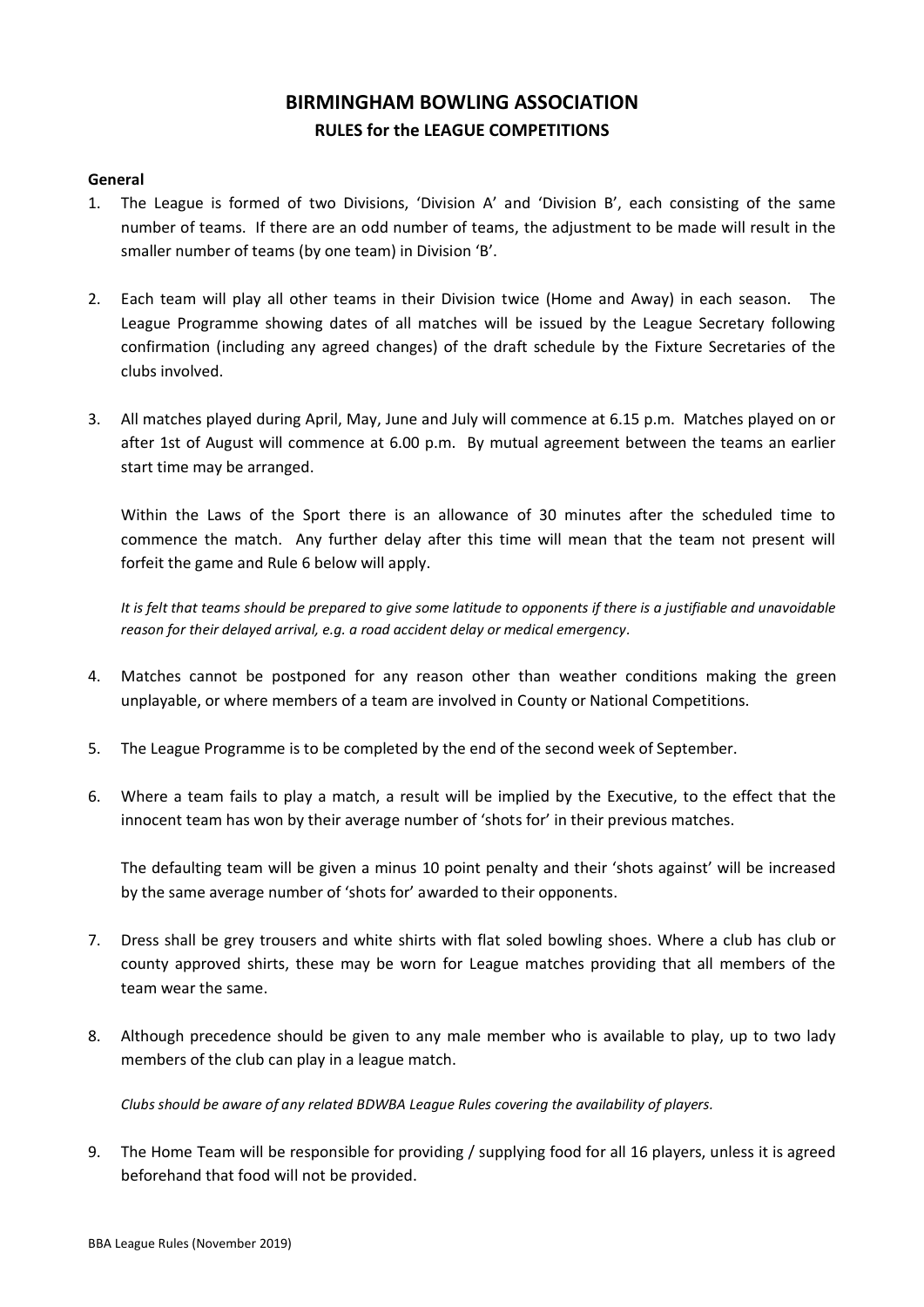## **Matches**

- 10. All matches to be played in accordance with the current Laws of the Sport, as prescribed by World Bowls, and where applicable under Competition Regulations of the Birmingham Bowling Association.
- 11. The format is Two Fours, i.e. each team will have two rinks of four players, played over 18 ends, two bowls each player.
- 12. Both rinks will be played on the same green. The draw for rinks to be played on shall be made in accordance with the current Laws of the Sport. The two rinks to be used in a League Match will be nominated by the Home Team, following which the Away Team will draw to determine the rink numbers to be played upon for each game.
- 13. A match can be played if a team has only six or seven players available. The affected team will
	- play with three players on one rink (if seven players) or on both rinks (if they have only six players), with the number of bowls played made up by the lead and second, both playing three bowls.
	- have 25% of their total shots scored (including decimal places) on the ends where they have played with three players deducted from the score of each defaulting rink after the game has finished.
- 14. Each match will have six points to be allocated. Two points will be available for each rink, and two points will be available for the overall aggregate score.
	- Each winning Rink will receive two points. If a rink is tied, the teams will receive one point each.
	- The team winning on aggregate score across the two rinks will receive two points. If the aggregate score is tied, the teams will receive one point each.
- 15. The Home Team will send the match result (rink scores, aggregate score, points) to the League Secretary or his representative within 48 hours of the fixture being played.

## **Match interruptions and re-arrangements**

- 16. A match can be considered complete after seven ends if the green is considered to be unplayable due to severe weather conditions during the match.
- 17. If a match does not start or is halted before seven ends have been completed due to severe weather conditions, the teams involved must agree to play the match within 35 days (see Rule 18 below) of the original fixture date. The Home Team must notify the League Secretary within 48 hours of the need to re-arrange the fixture.
- 18. The new date of any fixture that has to be re-arranged must be agreed by both teams and notified to the League Secretary within seven days of the original date of the fixture. The fixture must be played within a further 28 days (making a maximum period of 35 days). Re-arranged fixtures can be played on any day of the week, including week-ends, and teams can field as few as six Bowlers.
- 19. If the League Secretary does not receive notice of the date of the re-arranged fixture within the specified time (seven days of the original date), he will set the date for the fixture to be played as the next available Tuesday or Thursday, taking into account County and National Competitions.